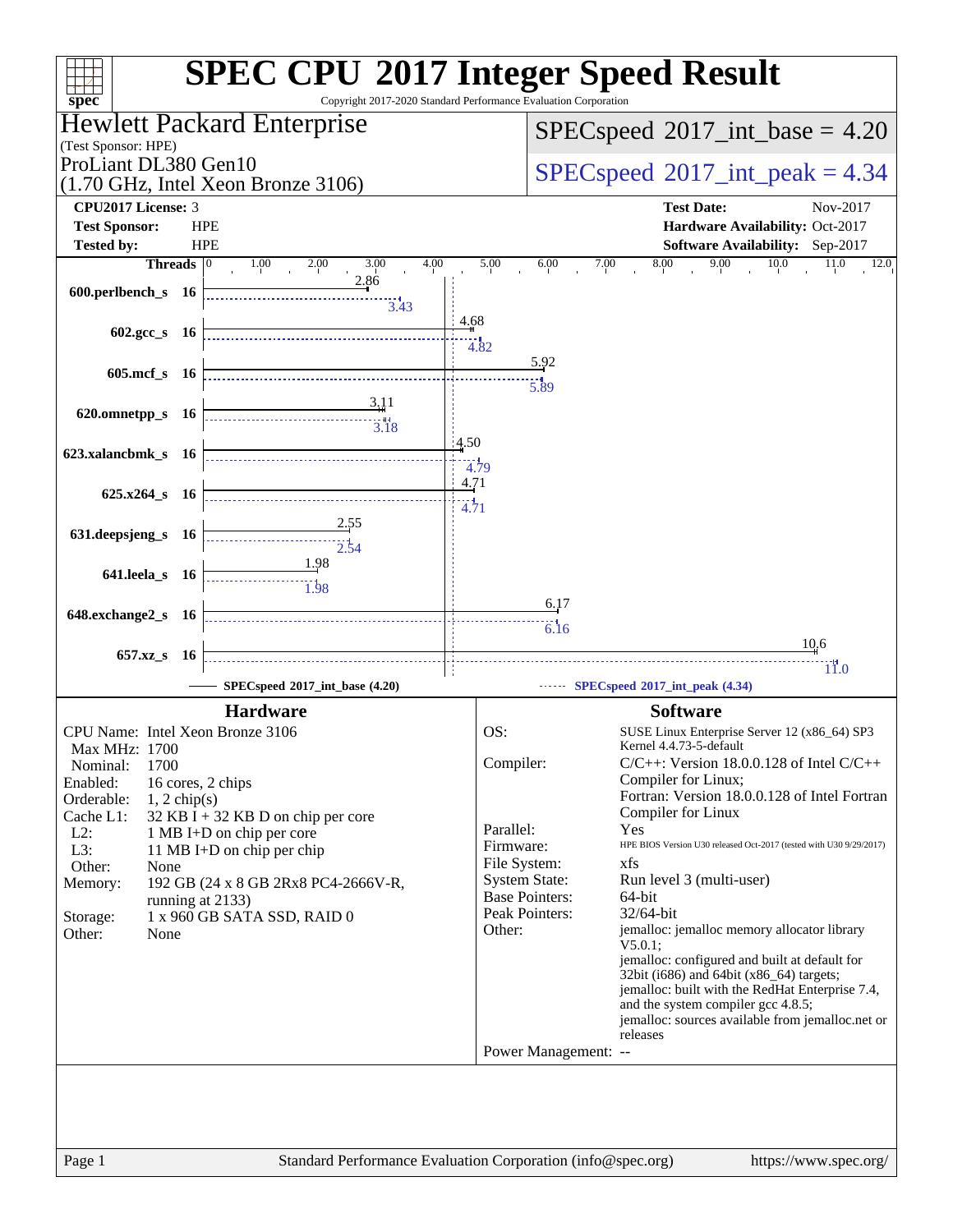Copyright 2017-2020 Standard Performance Evaluation Corporation

#### Hewlett Packard Enterprise

(Test Sponsor: HPE)

**[spec](http://www.spec.org/)**

(1.70 GHz, Intel Xeon Bronze 3106)

 $SPECspeed^{\circledcirc}2017\_int\_base = 4.20$  $SPECspeed^{\circledcirc}2017\_int\_base = 4.20$ 

ProLiant DL380 Gen10  $SPECspeed@2017$  $SPECspeed@2017$ \_int\_peak = 4.34

**[Tested by:](http://www.spec.org/auto/cpu2017/Docs/result-fields.html#Testedby)** HPE **[Software Availability:](http://www.spec.org/auto/cpu2017/Docs/result-fields.html#SoftwareAvailability)** Sep-2017

**[CPU2017 License:](http://www.spec.org/auto/cpu2017/Docs/result-fields.html#CPU2017License)** 3 **[Test Date:](http://www.spec.org/auto/cpu2017/Docs/result-fields.html#TestDate)** Nov-2017 **[Test Sponsor:](http://www.spec.org/auto/cpu2017/Docs/result-fields.html#TestSponsor)** HPE **[Hardware Availability:](http://www.spec.org/auto/cpu2017/Docs/result-fields.html#HardwareAvailability)** Oct-2017

#### **[Results Table](http://www.spec.org/auto/cpu2017/Docs/result-fields.html#ResultsTable)**

|                                      | <b>Base</b>    |                |       |                |       |                |       | <b>Peak</b>    |                |              |                |              |                |              |
|--------------------------------------|----------------|----------------|-------|----------------|-------|----------------|-------|----------------|----------------|--------------|----------------|--------------|----------------|--------------|
| <b>Benchmark</b>                     | <b>Threads</b> | <b>Seconds</b> | Ratio | <b>Seconds</b> | Ratio | <b>Seconds</b> | Ratio | <b>Threads</b> | <b>Seconds</b> | <b>Ratio</b> | <b>Seconds</b> | <b>Ratio</b> | <b>Seconds</b> | <b>Ratio</b> |
| $600.$ perlbench_s                   | 16             | 624            | 2.84  | 622            | 2.86  | 617            | 2.87  | 16             | 517            | 3.43         | 519            | 3.42         | 517            | 3.44         |
| $602 \text{.} \text{gcc}\text{_<}$ s | 16             | 851            | 4.68  | 847            | 4.70  | 858            | 4.64  | 16             | 829            | 4.80         | 826            | 4.82         | 824            | 4.83         |
| $605$ .mcf s                         | 16             | 796            | 5.93  | 798            | 5.92  | 798            | 5.92  | 16             | 800            | 5.90         | 804            | 5.88         | 801            | 5.89         |
| 620.omnetpp_s                        | 16             | 515            | 3.16  | 532            | 3.07  | 524            | 3.11  | 16             | 518            | 3.15         | 513            | 3.18         | 502            | 3.25         |
| 623.xalancbmk s                      | 16             | 315            | 4.50  | 314            | 4.52  | 317            | 4.47  | 16             | 295            | 4.81         | 296            | 4.79         | 296            | 4.79         |
| 625.x264 s                           | 16             | 374            | 4.71  | 374            | 4.71  | 375            | 4.71  | 16             | 375            | 4.71         | 375            | 4.71         | 374            | 4.71         |
| 631.deepsjeng_s                      | 16             | 563            | 2.55  | 563            | 2.54  | 563            | 2.55  | 16             | 564            | 2.54         | 564            | 2.54         | 564            | 2.54         |
| 641.leela s                          | 16             | 861            | 1.98  | 861            | 1.98  | 861            | 1.98  | 16             | 864            | 1.98         | 863            | 1.98         | 864            | 1.98         |
| 648.exchange2_s                      | 16             | 476            | 6.18  | 477            | 6.16  | 477            | 6.17  | 16             | 477            | 6.16         | 478            | 6.15         | 477            | 6.17         |
| $657.xz$ s                           | 16             | 581            | 10.6  | 581            | 10.6  | 579            | 10.7  | 16             | 564            | 11.0         | 560            | 11.0         | 561            | <b>11.0</b>  |
| $SPECspeed*2017$ int base =          |                |                | 4.20  |                |       |                |       |                |                |              |                |              |                |              |

**[SPECspeed](http://www.spec.org/auto/cpu2017/Docs/result-fields.html#SPECspeed2017intpeak)[2017\\_int\\_peak =](http://www.spec.org/auto/cpu2017/Docs/result-fields.html#SPECspeed2017intpeak) 4.34**

Results appear in the [order in which they were run.](http://www.spec.org/auto/cpu2017/Docs/result-fields.html#RunOrder) Bold underlined text [indicates a median measurement](http://www.spec.org/auto/cpu2017/Docs/result-fields.html#Median).

#### **[Operating System Notes](http://www.spec.org/auto/cpu2017/Docs/result-fields.html#OperatingSystemNotes)**

 Stack size set to unlimited using "ulimit -s unlimited" Transparent Huge Pages enabled by default Filesystem page cache cleared with: shell invocation of 'sync; echo 3 > /proc/sys/vm/drop\_caches' prior to run irqbalance disabled with "systemctl stop irqbalance" tuned profile set wtih "tuned-adm profile throughput-performance"

#### **[General Notes](http://www.spec.org/auto/cpu2017/Docs/result-fields.html#GeneralNotes)**

Environment variables set by runcpu before the start of the run: KMP\_AFFINITY = "granularity=fine,compact" LD\_LIBRARY\_PATH = "/home/cpu2017/lib/ia32:/home/cpu2017/lib/intel64:/home/cpu2017/je5.0.1-32:/home/cpu2017/je5.0.1-64" OMP\_STACKSIZE = "192M"

 Binaries compiled on a system with 1x Intel Core i7-4790K CPU + 32GB RAM memory using Redhat Enterprise Linux 7.4

#### **[Platform Notes](http://www.spec.org/auto/cpu2017/Docs/result-fields.html#PlatformNotes)**

BIOS Configuration: Thermal Configuration set to Maximum Cooling LLC Prefetch set to Enabled LLC Dead Line Allocation set to Disabled Memory Patrol Scrubbing set to Disabled Workload Profile set to General Peak Frequency Compute Energy/Performance Bias set to Maximum Performance Workload Profile set to Custom

**(Continued on next page)**

| Page 2<br>Standard Performance Evaluation Corporation (info@spec.org)<br>https://www.spec.org/ |
|------------------------------------------------------------------------------------------------|
|------------------------------------------------------------------------------------------------|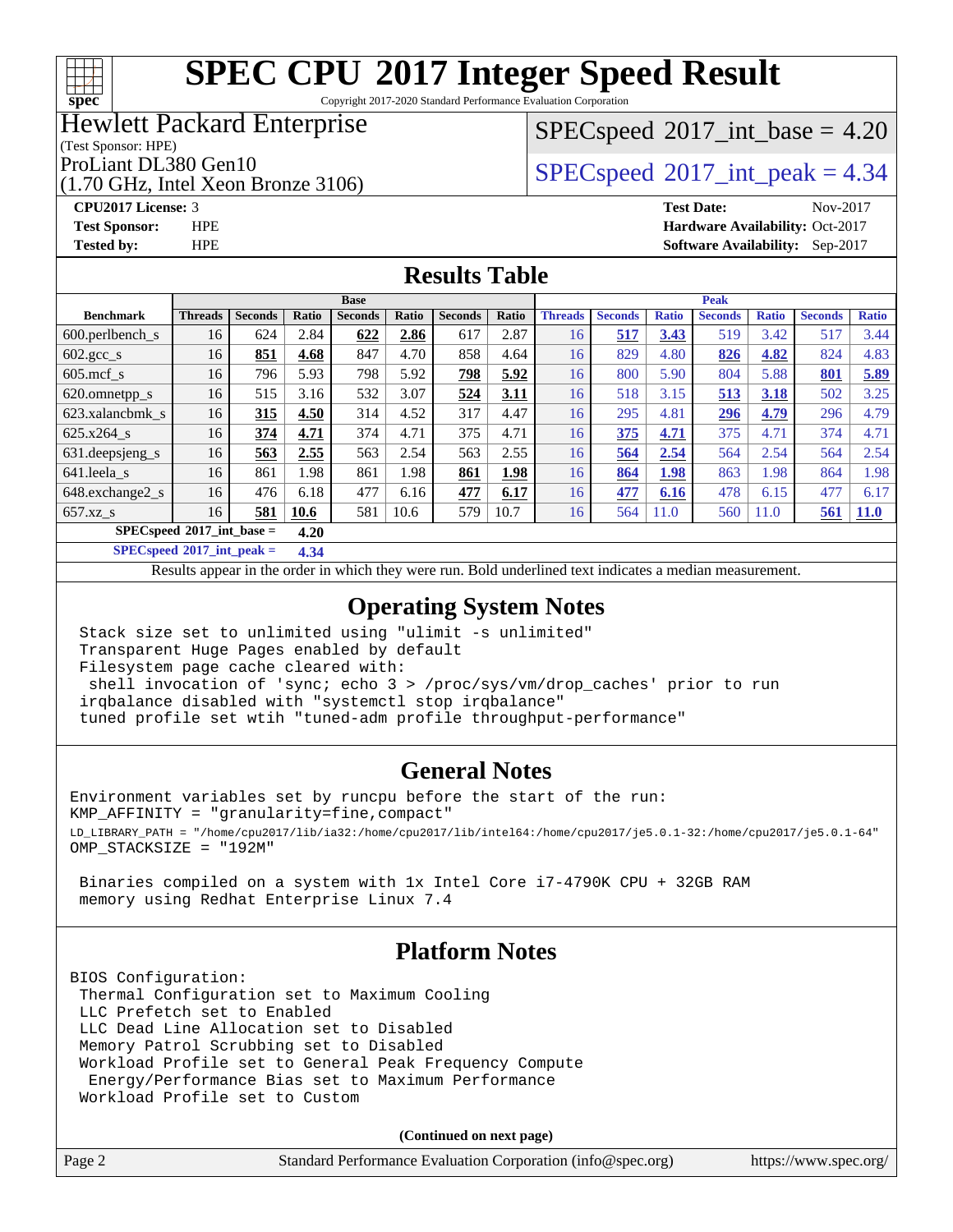Copyright 2017-2020 Standard Performance Evaluation Corporation

#### Hewlett Packard Enterprise

(1.70 GHz, Intel Xeon Bronze 3106)

 $SPECspeed^{\circ}2017\_int\_base = 4.20$  $SPECspeed^{\circ}2017\_int\_base = 4.20$ 

(Test Sponsor: HPE)

ProLiant DL380 Gen10  $SPECspeed@2017$  $SPECspeed@2017$ \_int\_peak = 4.34

**[spec](http://www.spec.org/)**

 $+\hskip -1.5pt +\hskip -1.5pt +$ 

**[CPU2017 License:](http://www.spec.org/auto/cpu2017/Docs/result-fields.html#CPU2017License)** 3 **[Test Date:](http://www.spec.org/auto/cpu2017/Docs/result-fields.html#TestDate)** Nov-2017 **[Test Sponsor:](http://www.spec.org/auto/cpu2017/Docs/result-fields.html#TestSponsor)** HPE **[Hardware Availability:](http://www.spec.org/auto/cpu2017/Docs/result-fields.html#HardwareAvailability)** Oct-2017 **[Tested by:](http://www.spec.org/auto/cpu2017/Docs/result-fields.html#Testedby)** HPE **[Software Availability:](http://www.spec.org/auto/cpu2017/Docs/result-fields.html#SoftwareAvailability)** Sep-2017

#### **[Platform Notes \(Continued\)](http://www.spec.org/auto/cpu2017/Docs/result-fields.html#PlatformNotes)**

Page 3 Standard Performance Evaluation Corporation [\(info@spec.org\)](mailto:info@spec.org) <https://www.spec.org/> NUMA Group Size Optimization set to Flat Sysinfo program /home/cpu2017/bin/sysinfo Rev: r5797 of 2017-06-14 96c45e4568ad54c135fd618bcc091c0f running on linux-b7s1 Thu Nov 16 10:47:16 2017 SUT (System Under Test) info as seen by some common utilities. For more information on this section, see <https://www.spec.org/cpu2017/Docs/config.html#sysinfo> From /proc/cpuinfo model name : Intel(R) Xeon(R) Bronze 3106 CPU @ 1.70GHz 2 "physical id"s (chips) 16 "processors" cores, siblings (Caution: counting these is hw and system dependent. The following excerpts from /proc/cpuinfo might not be reliable. Use with caution.) cpu cores : 8 siblings : 8 physical 0: cores 0 1 2 3 4 5 6 7 physical 1: cores 0 1 2 3 4 5 6 7 From lscpu: Architecture: x86\_64 CPU op-mode(s): 32-bit, 64-bit Byte Order: Little Endian CPU(s): 16 On-line CPU(s) list: 0-15 Thread(s) per core: 1 Core(s) per socket: 8 Socket(s): 2 NUMA node(s): 2 Vendor ID: GenuineIntel CPU family: 6 Model: 85 Model name: Intel(R) Xeon(R) Bronze 3106 CPU @ 1.70GHz Stepping: 4 CPU MHz: 1696.027 BogoMIPS: 3392.05 Virtualization: VT-x L1d cache: 32K L1i cache: 32K L2 cache: 1024K L3 cache: 11264K<br>NUMA node0 CPU(s): 0-3,8-11 NUMA node0 CPU(s): NUMA node1 CPU(s): 4-7,12-15 Flags: fpu vme de pse tsc msr pae mce cx8 apic sep mtrr pge mca cmov pat pse36 clflush dts acpi mmx fxsr sse sse2 ss ht tm pbe syscall nx pdpe1gb rdtscp lm constant\_tsc art arch\_perfmon pebs bts rep\_good nopl xtopology nonstop\_tsc **(Continued on next page)**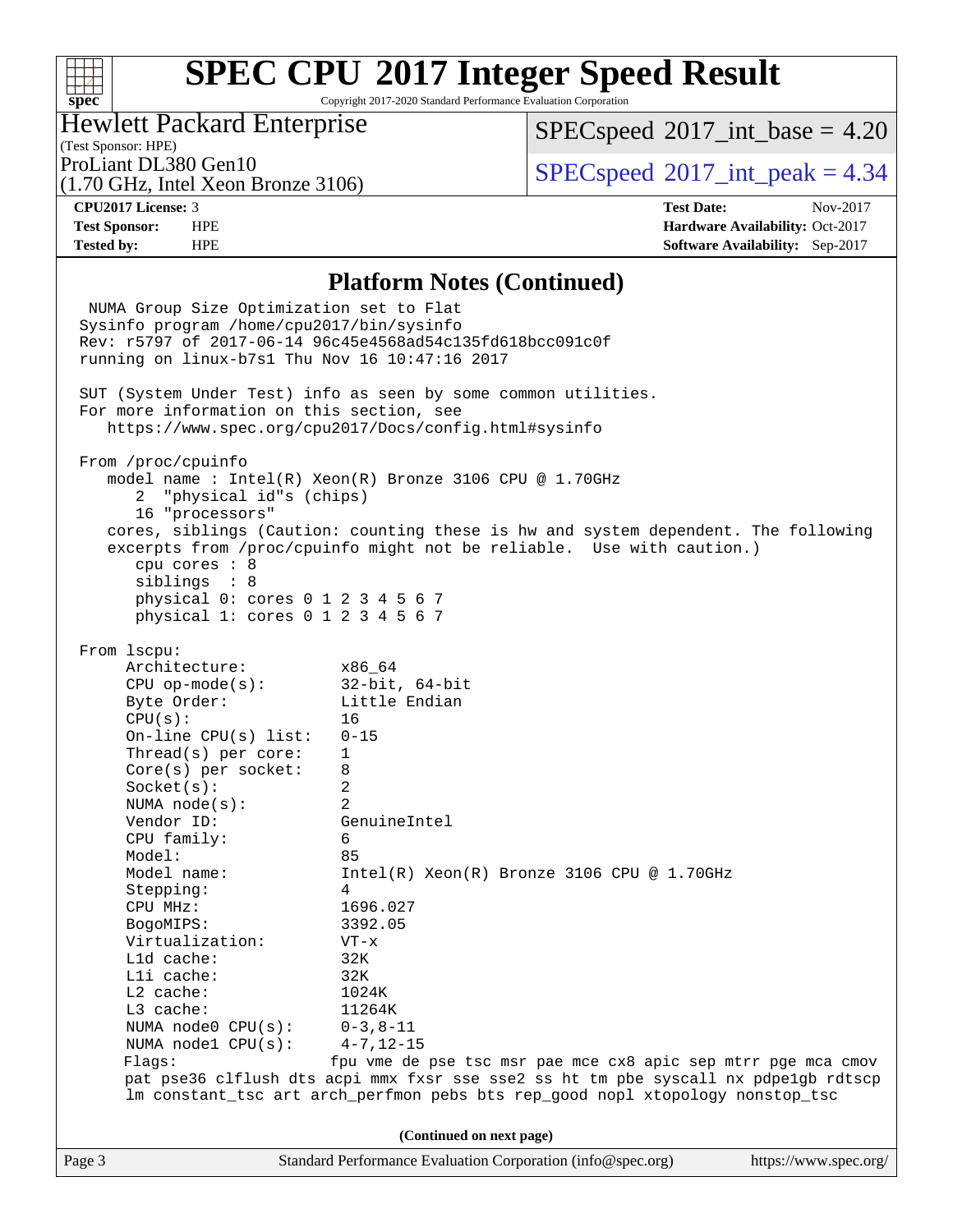Copyright 2017-2020 Standard Performance Evaluation Corporation

Hewlett Packard Enterprise

(1.70 GHz, Intel Xeon Bronze 3106)

 $SPECspeed^{\circ}2017\_int\_base = 4.20$  $SPECspeed^{\circ}2017\_int\_base = 4.20$ 

(Test Sponsor: HPE)

ProLiant DL380 Gen10  $SPECspeed@2017$  $SPECspeed@2017$ \_int\_peak = 4.34

#### **[CPU2017 License:](http://www.spec.org/auto/cpu2017/Docs/result-fields.html#CPU2017License)** 3 **[Test Date:](http://www.spec.org/auto/cpu2017/Docs/result-fields.html#TestDate)** Nov-2017

**[spec](http://www.spec.org/)**

 $+\!\!+\!\!$ 

**[Test Sponsor:](http://www.spec.org/auto/cpu2017/Docs/result-fields.html#TestSponsor)** HPE **[Hardware Availability:](http://www.spec.org/auto/cpu2017/Docs/result-fields.html#HardwareAvailability)** Oct-2017 **[Tested by:](http://www.spec.org/auto/cpu2017/Docs/result-fields.html#Testedby)** HPE **[Software Availability:](http://www.spec.org/auto/cpu2017/Docs/result-fields.html#SoftwareAvailability)** Sep-2017

# **[Platform Notes \(Continued\)](http://www.spec.org/auto/cpu2017/Docs/result-fields.html#PlatformNotes)**

 aperfmperf eagerfpu pni pclmulqdq dtes64 monitor ds\_cpl vmx smx est tm2 ssse3 sdbg fma cx16 xtpr pdcm pcid dca sse4\_1 sse4\_2 x2apic movbe popcnt tsc\_deadline\_timer aes xsave avx f16c rdrand lahf\_lm abm 3dnowprefetch arat epb pln pts dtherm intel\_pt tpr\_shadow vnmi flexpriority ept vpid fsgsbase tsc\_adjust bmi1 hle avx2 smep bmi2 erms invpcid rtm cqm mpx avx512f avx512dq rdseed adx smap clflushopt clwb avx512cd avx512bw avx512vl xsaveopt xsavec xgetbv1 cqm\_llc cqm\_occup\_llc pku ospke

 /proc/cpuinfo cache data cache size : 11264 KB

 From numactl --hardware WARNING: a numactl 'node' might or might not correspond to a physical chip. available: 2 nodes (0-1)

 node 0 cpus: 0 1 2 3 8 9 10 11 node 0 size: 96349 MB node 0 free: 94153 MB node 1 cpus: 4 5 6 7 12 13 14 15 node 1 size: 96766 MB node 1 free: 96392 MB

 node distances: node 0 1

 0: 10 21 1: 21 10

 From /proc/meminfo MemTotal: 197750952 kB HugePages\_Total: 0 Hugepagesize: 2048 kB

 /usr/bin/lsb\_release -d SUSE Linux Enterprise Server 12 SP3

 From /etc/\*release\* /etc/\*version\* SuSE-release:

SUSE Linux Enterprise Server 12 (x86\_64)

 VERSION = 12 PATCHLEVEL = 3

 # This file is deprecated and will be removed in a future service pack or release. # Please check /etc/os-release for details about this release.

 os-release: NAME="SLES"

 VERSION="12-SP3" VERSION\_ID="12.3" PRETTY\_NAME="SUSE Linux Enterprise Server 12 SP3"

 ID="sles" ANSI\_COLOR="0;32"

CPE\_NAME="cpe:/o:suse:sles:12:sp3"

**(Continued on next page)**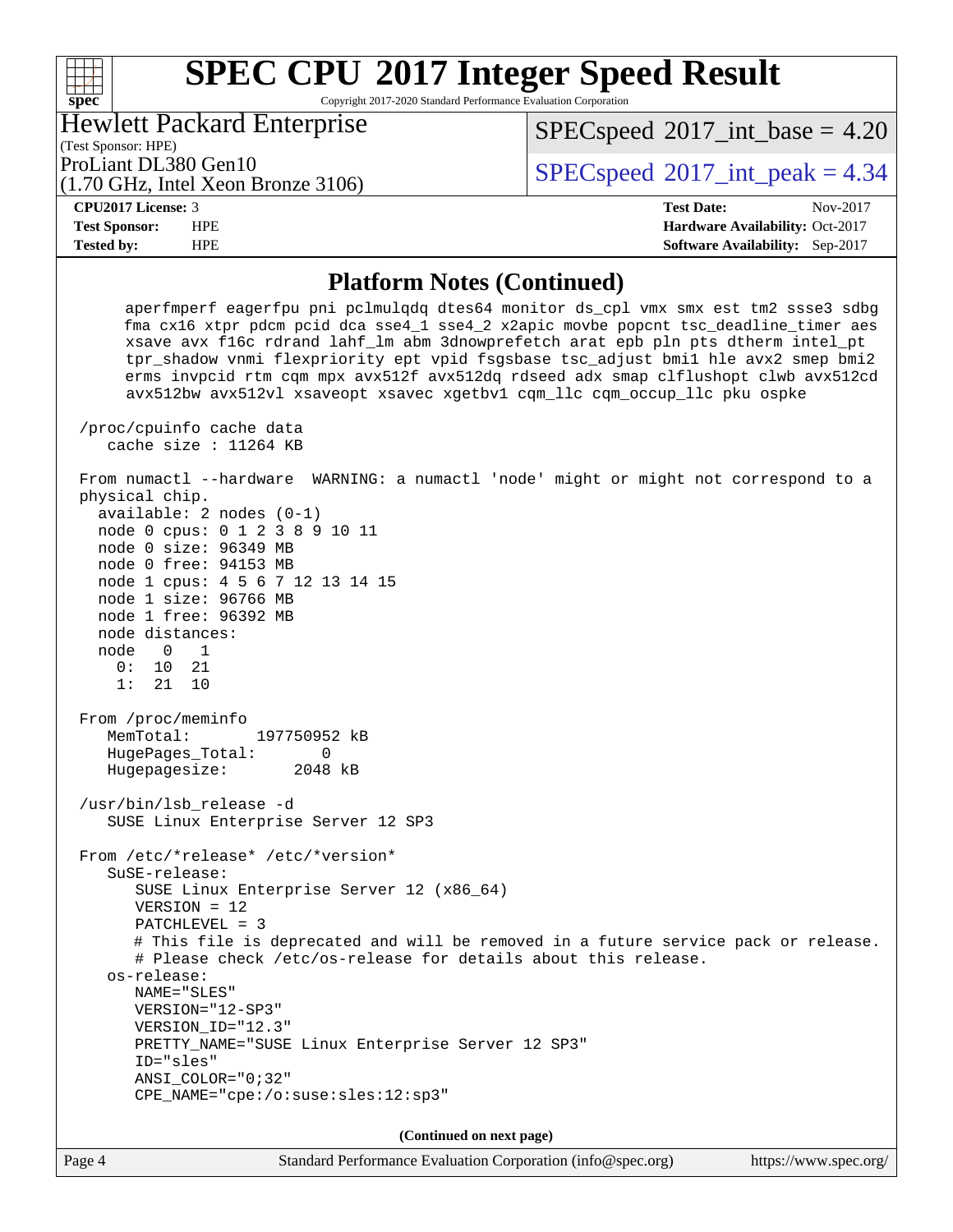Copyright 2017-2020 Standard Performance Evaluation Corporation

Hewlett Packard Enterprise

(1.70 GHz, Intel Xeon Bronze 3106)

 $SPECspeed^{\circledcirc}2017\_int\_base = 4.20$  $SPECspeed^{\circledcirc}2017\_int\_base = 4.20$ 

(Test Sponsor: HPE)

ProLiant DL380 Gen10  $SPECspeed@2017$  $SPECspeed@2017$ \_int\_peak = 4.34

**[spec](http://www.spec.org/)**

 $+\hskip -1.5pt +\hskip -1.5pt +$ 

**[CPU2017 License:](http://www.spec.org/auto/cpu2017/Docs/result-fields.html#CPU2017License)** 3 **[Test Date:](http://www.spec.org/auto/cpu2017/Docs/result-fields.html#TestDate)** Nov-2017 **[Test Sponsor:](http://www.spec.org/auto/cpu2017/Docs/result-fields.html#TestSponsor)** HPE **[Hardware Availability:](http://www.spec.org/auto/cpu2017/Docs/result-fields.html#HardwareAvailability)** Oct-2017 **[Tested by:](http://www.spec.org/auto/cpu2017/Docs/result-fields.html#Testedby)** HPE **[Software Availability:](http://www.spec.org/auto/cpu2017/Docs/result-fields.html#SoftwareAvailability)** Sep-2017

#### **[Platform Notes \(Continued\)](http://www.spec.org/auto/cpu2017/Docs/result-fields.html#PlatformNotes)**

uname -a:

 Linux linux-b7s1 4.4.73-5-default #1 SMP Tue Jul 4 15:33:39 UTC 2017 (b7ce4e4) x86\_64 x86\_64 x86\_64 GNU/Linux

run-level 3 Nov 16 10:43

 SPEC is set to: /home/cpu2017 Filesystem Type Size Used Avail Use% Mounted on /dev/sda4 xfs 852G 43G 809G 6% /home

 Additional information from dmidecode follows. WARNING: Use caution when you interpret this section. The 'dmidecode' program reads system data which is "intended to allow hardware to be accurately determined", but the intent may not be met, as there are frequent changes to hardware, firmware, and the "DMTF SMBIOS" standard.

 BIOS HPE U30 10/11/2017 Memory:

24x UNKNOWN NOT AVAILABLE 8 GB 2 rank 2666, configured at 2133

(End of data from sysinfo program)

#### **[Compiler Version Notes](http://www.spec.org/auto/cpu2017/Docs/result-fields.html#CompilerVersionNotes)**

```
==============================================================================
C | 600.perlbench_s(base, peak) 602.gcc_s(base, peak) 605.mcf_s(base,
         | peak) 625.x264_s(base, peak) 657.xz_s(base, peak)
          ------------------------------------------------------------------------------
icc (ICC) 18.0.0 20170811
Copyright (C) 1985-2017 Intel Corporation. All rights reserved.
------------------------------------------------------------------------------
==============================================================================
C++ | 620.omnetpp_s(base, peak) 623.xalancbmk_s(base, peak)
         | 631.deepsjeng_s(base, peak) 641.leela_s(base, peak)
   ------------------------------------------------------------------------------
icpc (ICC) 18.0.0 20170811
Copyright (C) 1985-2017 Intel Corporation. All rights reserved.
                 ------------------------------------------------------------------------------
==============================================================================
Fortran | 648.exchange2_s(base, peak)
                                     ------------------------------------------------------------------------------
ifort (IFORT) 18.0.0 20170811
Copyright (C) 1985-2017 Intel Corporation. All rights reserved.
------------------------------------------------------------------------------
```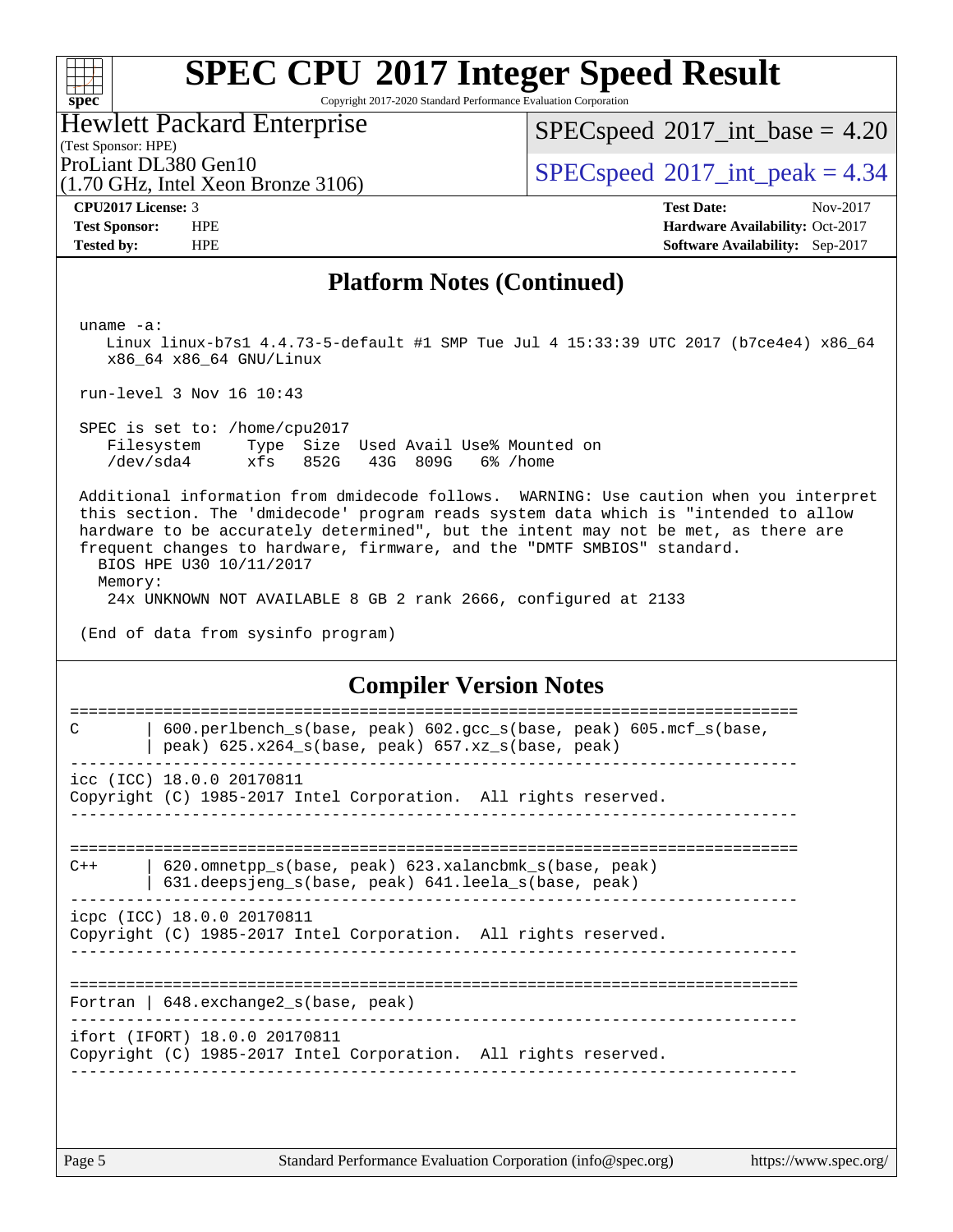

Copyright 2017-2020 Standard Performance Evaluation Corporation

#### Hewlett Packard Enterprise

(Test Sponsor: HPE)

 $SPECspeed^{\circ}2017\_int\_base = 4.20$  $SPECspeed^{\circ}2017\_int\_base = 4.20$ 

ProLiant DL380 Gen10  $SPECspeed@2017$  $SPECspeed@2017$  int\_peak = 4.34

(1.70 GHz, Intel Xeon Bronze 3106)

**[CPU2017 License:](http://www.spec.org/auto/cpu2017/Docs/result-fields.html#CPU2017License)** 3 **[Test Date:](http://www.spec.org/auto/cpu2017/Docs/result-fields.html#TestDate)** Nov-2017 **[Test Sponsor:](http://www.spec.org/auto/cpu2017/Docs/result-fields.html#TestSponsor)** HPE **[Hardware Availability:](http://www.spec.org/auto/cpu2017/Docs/result-fields.html#HardwareAvailability)** Oct-2017 **[Tested by:](http://www.spec.org/auto/cpu2017/Docs/result-fields.html#Testedby)** HPE **[Software Availability:](http://www.spec.org/auto/cpu2017/Docs/result-fields.html#SoftwareAvailability)** Sep-2017

## **[Base Compiler Invocation](http://www.spec.org/auto/cpu2017/Docs/result-fields.html#BaseCompilerInvocation)**

[C benchmarks:](http://www.spec.org/auto/cpu2017/Docs/result-fields.html#Cbenchmarks)

[icc](http://www.spec.org/cpu2017/results/res2017q4/cpu2017-20171128-01123.flags.html#user_CCbase_intel_icc_18.0_66fc1ee009f7361af1fbd72ca7dcefbb700085f36577c54f309893dd4ec40d12360134090235512931783d35fd58c0460139e722d5067c5574d8eaf2b3e37e92)

[C++ benchmarks:](http://www.spec.org/auto/cpu2017/Docs/result-fields.html#CXXbenchmarks) [icpc](http://www.spec.org/cpu2017/results/res2017q4/cpu2017-20171128-01123.flags.html#user_CXXbase_intel_icpc_18.0_c510b6838c7f56d33e37e94d029a35b4a7bccf4766a728ee175e80a419847e808290a9b78be685c44ab727ea267ec2f070ec5dc83b407c0218cded6866a35d07)

[Fortran benchmarks](http://www.spec.org/auto/cpu2017/Docs/result-fields.html#Fortranbenchmarks): [ifort](http://www.spec.org/cpu2017/results/res2017q4/cpu2017-20171128-01123.flags.html#user_FCbase_intel_ifort_18.0_8111460550e3ca792625aed983ce982f94888b8b503583aa7ba2b8303487b4d8a21a13e7191a45c5fd58ff318f48f9492884d4413fa793fd88dd292cad7027ca)

### **[Base Portability Flags](http://www.spec.org/auto/cpu2017/Docs/result-fields.html#BasePortabilityFlags)**

 600.perlbench\_s: [-DSPEC\\_LP64](http://www.spec.org/cpu2017/results/res2017q4/cpu2017-20171128-01123.flags.html#b600.perlbench_s_basePORTABILITY_DSPEC_LP64) [-DSPEC\\_LINUX\\_X64](http://www.spec.org/cpu2017/results/res2017q4/cpu2017-20171128-01123.flags.html#b600.perlbench_s_baseCPORTABILITY_DSPEC_LINUX_X64) 602.gcc\_s: [-DSPEC\\_LP64](http://www.spec.org/cpu2017/results/res2017q4/cpu2017-20171128-01123.flags.html#suite_basePORTABILITY602_gcc_s_DSPEC_LP64) 605.mcf\_s: [-DSPEC\\_LP64](http://www.spec.org/cpu2017/results/res2017q4/cpu2017-20171128-01123.flags.html#suite_basePORTABILITY605_mcf_s_DSPEC_LP64) 620.omnetpp\_s: [-DSPEC\\_LP64](http://www.spec.org/cpu2017/results/res2017q4/cpu2017-20171128-01123.flags.html#suite_basePORTABILITY620_omnetpp_s_DSPEC_LP64) 623.xalancbmk\_s: [-DSPEC\\_LP64](http://www.spec.org/cpu2017/results/res2017q4/cpu2017-20171128-01123.flags.html#suite_basePORTABILITY623_xalancbmk_s_DSPEC_LP64) [-DSPEC\\_LINUX](http://www.spec.org/cpu2017/results/res2017q4/cpu2017-20171128-01123.flags.html#b623.xalancbmk_s_baseCXXPORTABILITY_DSPEC_LINUX) 625.x264\_s: [-DSPEC\\_LP64](http://www.spec.org/cpu2017/results/res2017q4/cpu2017-20171128-01123.flags.html#suite_basePORTABILITY625_x264_s_DSPEC_LP64) 631.deepsjeng\_s: [-DSPEC\\_LP64](http://www.spec.org/cpu2017/results/res2017q4/cpu2017-20171128-01123.flags.html#suite_basePORTABILITY631_deepsjeng_s_DSPEC_LP64) 641.leela\_s: [-DSPEC\\_LP64](http://www.spec.org/cpu2017/results/res2017q4/cpu2017-20171128-01123.flags.html#suite_basePORTABILITY641_leela_s_DSPEC_LP64) 648.exchange2\_s: [-DSPEC\\_LP64](http://www.spec.org/cpu2017/results/res2017q4/cpu2017-20171128-01123.flags.html#suite_basePORTABILITY648_exchange2_s_DSPEC_LP64) 657.xz\_s: [-DSPEC\\_LP64](http://www.spec.org/cpu2017/results/res2017q4/cpu2017-20171128-01123.flags.html#suite_basePORTABILITY657_xz_s_DSPEC_LP64)

## **[Base Optimization Flags](http://www.spec.org/auto/cpu2017/Docs/result-fields.html#BaseOptimizationFlags)**

#### [C benchmarks](http://www.spec.org/auto/cpu2017/Docs/result-fields.html#Cbenchmarks):

[-Wl,-z,muldefs](http://www.spec.org/cpu2017/results/res2017q4/cpu2017-20171128-01123.flags.html#user_CCbase_link_force_multiple1_b4cbdb97b34bdee9ceefcfe54f4c8ea74255f0b02a4b23e853cdb0e18eb4525ac79b5a88067c842dd0ee6996c24547a27a4b99331201badda8798ef8a743f577) [-xCORE-AVX2](http://www.spec.org/cpu2017/results/res2017q4/cpu2017-20171128-01123.flags.html#user_CCbase_f-xCORE-AVX2) [-ipo](http://www.spec.org/cpu2017/results/res2017q4/cpu2017-20171128-01123.flags.html#user_CCbase_f-ipo) [-O3](http://www.spec.org/cpu2017/results/res2017q4/cpu2017-20171128-01123.flags.html#user_CCbase_f-O3) [-no-prec-div](http://www.spec.org/cpu2017/results/res2017q4/cpu2017-20171128-01123.flags.html#user_CCbase_f-no-prec-div) [-qopt-mem-layout-trans=3](http://www.spec.org/cpu2017/results/res2017q4/cpu2017-20171128-01123.flags.html#user_CCbase_f-qopt-mem-layout-trans_de80db37974c74b1f0e20d883f0b675c88c3b01e9d123adea9b28688d64333345fb62bc4a798493513fdb68f60282f9a726aa07f478b2f7113531aecce732043) [-qopenmp](http://www.spec.org/cpu2017/results/res2017q4/cpu2017-20171128-01123.flags.html#user_CCbase_qopenmp_16be0c44f24f464004c6784a7acb94aca937f053568ce72f94b139a11c7c168634a55f6653758ddd83bcf7b8463e8028bb0b48b77bcddc6b78d5d95bb1df2967) [-DSPEC\\_OPENMP](http://www.spec.org/cpu2017/results/res2017q4/cpu2017-20171128-01123.flags.html#suite_CCbase_DSPEC_OPENMP) [-L/usr/local/je5.0.1-64/lib](http://www.spec.org/cpu2017/results/res2017q4/cpu2017-20171128-01123.flags.html#user_CCbase_jemalloc_link_path64_4b10a636b7bce113509b17f3bd0d6226c5fb2346b9178c2d0232c14f04ab830f976640479e5c33dc2bcbbdad86ecfb6634cbbd4418746f06f368b512fced5394) [-ljemalloc](http://www.spec.org/cpu2017/results/res2017q4/cpu2017-20171128-01123.flags.html#user_CCbase_jemalloc_link_lib_d1249b907c500fa1c0672f44f562e3d0f79738ae9e3c4a9c376d49f265a04b9c99b167ecedbf6711b3085be911c67ff61f150a17b3472be731631ba4d0471706)

#### [C++ benchmarks:](http://www.spec.org/auto/cpu2017/Docs/result-fields.html#CXXbenchmarks)

[-Wl,-z,muldefs](http://www.spec.org/cpu2017/results/res2017q4/cpu2017-20171128-01123.flags.html#user_CXXbase_link_force_multiple1_b4cbdb97b34bdee9ceefcfe54f4c8ea74255f0b02a4b23e853cdb0e18eb4525ac79b5a88067c842dd0ee6996c24547a27a4b99331201badda8798ef8a743f577) [-xCORE-AVX2](http://www.spec.org/cpu2017/results/res2017q4/cpu2017-20171128-01123.flags.html#user_CXXbase_f-xCORE-AVX2) [-ipo](http://www.spec.org/cpu2017/results/res2017q4/cpu2017-20171128-01123.flags.html#user_CXXbase_f-ipo) [-O3](http://www.spec.org/cpu2017/results/res2017q4/cpu2017-20171128-01123.flags.html#user_CXXbase_f-O3) [-no-prec-div](http://www.spec.org/cpu2017/results/res2017q4/cpu2017-20171128-01123.flags.html#user_CXXbase_f-no-prec-div) [-qopt-mem-layout-trans=3](http://www.spec.org/cpu2017/results/res2017q4/cpu2017-20171128-01123.flags.html#user_CXXbase_f-qopt-mem-layout-trans_de80db37974c74b1f0e20d883f0b675c88c3b01e9d123adea9b28688d64333345fb62bc4a798493513fdb68f60282f9a726aa07f478b2f7113531aecce732043) [-L/usr/local/je5.0.1-64/lib](http://www.spec.org/cpu2017/results/res2017q4/cpu2017-20171128-01123.flags.html#user_CXXbase_jemalloc_link_path64_4b10a636b7bce113509b17f3bd0d6226c5fb2346b9178c2d0232c14f04ab830f976640479e5c33dc2bcbbdad86ecfb6634cbbd4418746f06f368b512fced5394) [-ljemalloc](http://www.spec.org/cpu2017/results/res2017q4/cpu2017-20171128-01123.flags.html#user_CXXbase_jemalloc_link_lib_d1249b907c500fa1c0672f44f562e3d0f79738ae9e3c4a9c376d49f265a04b9c99b167ecedbf6711b3085be911c67ff61f150a17b3472be731631ba4d0471706)

#### [Fortran benchmarks](http://www.spec.org/auto/cpu2017/Docs/result-fields.html#Fortranbenchmarks):

[-Wl,-z,muldefs](http://www.spec.org/cpu2017/results/res2017q4/cpu2017-20171128-01123.flags.html#user_FCbase_link_force_multiple1_b4cbdb97b34bdee9ceefcfe54f4c8ea74255f0b02a4b23e853cdb0e18eb4525ac79b5a88067c842dd0ee6996c24547a27a4b99331201badda8798ef8a743f577) [-xCORE-AVX2](http://www.spec.org/cpu2017/results/res2017q4/cpu2017-20171128-01123.flags.html#user_FCbase_f-xCORE-AVX2) [-ipo](http://www.spec.org/cpu2017/results/res2017q4/cpu2017-20171128-01123.flags.html#user_FCbase_f-ipo) [-O3](http://www.spec.org/cpu2017/results/res2017q4/cpu2017-20171128-01123.flags.html#user_FCbase_f-O3) [-no-prec-div](http://www.spec.org/cpu2017/results/res2017q4/cpu2017-20171128-01123.flags.html#user_FCbase_f-no-prec-div) [-qopt-mem-layout-trans=3](http://www.spec.org/cpu2017/results/res2017q4/cpu2017-20171128-01123.flags.html#user_FCbase_f-qopt-mem-layout-trans_de80db37974c74b1f0e20d883f0b675c88c3b01e9d123adea9b28688d64333345fb62bc4a798493513fdb68f60282f9a726aa07f478b2f7113531aecce732043) [-nostandard-realloc-lhs](http://www.spec.org/cpu2017/results/res2017q4/cpu2017-20171128-01123.flags.html#user_FCbase_f_2003_std_realloc_82b4557e90729c0f113870c07e44d33d6f5a304b4f63d4c15d2d0f1fab99f5daaed73bdb9275d9ae411527f28b936061aa8b9c8f2d63842963b95c9dd6426b8a) [-align array32byte](http://www.spec.org/cpu2017/results/res2017q4/cpu2017-20171128-01123.flags.html#user_FCbase_align_array32byte_b982fe038af199962ba9a80c053b8342c548c85b40b8e86eb3cc33dee0d7986a4af373ac2d51c3f7cf710a18d62fdce2948f201cd044323541f22fc0fffc51b6) [-L/usr/local/je5.0.1-64/lib](http://www.spec.org/cpu2017/results/res2017q4/cpu2017-20171128-01123.flags.html#user_FCbase_jemalloc_link_path64_4b10a636b7bce113509b17f3bd0d6226c5fb2346b9178c2d0232c14f04ab830f976640479e5c33dc2bcbbdad86ecfb6634cbbd4418746f06f368b512fced5394) [-ljemalloc](http://www.spec.org/cpu2017/results/res2017q4/cpu2017-20171128-01123.flags.html#user_FCbase_jemalloc_link_lib_d1249b907c500fa1c0672f44f562e3d0f79738ae9e3c4a9c376d49f265a04b9c99b167ecedbf6711b3085be911c67ff61f150a17b3472be731631ba4d0471706)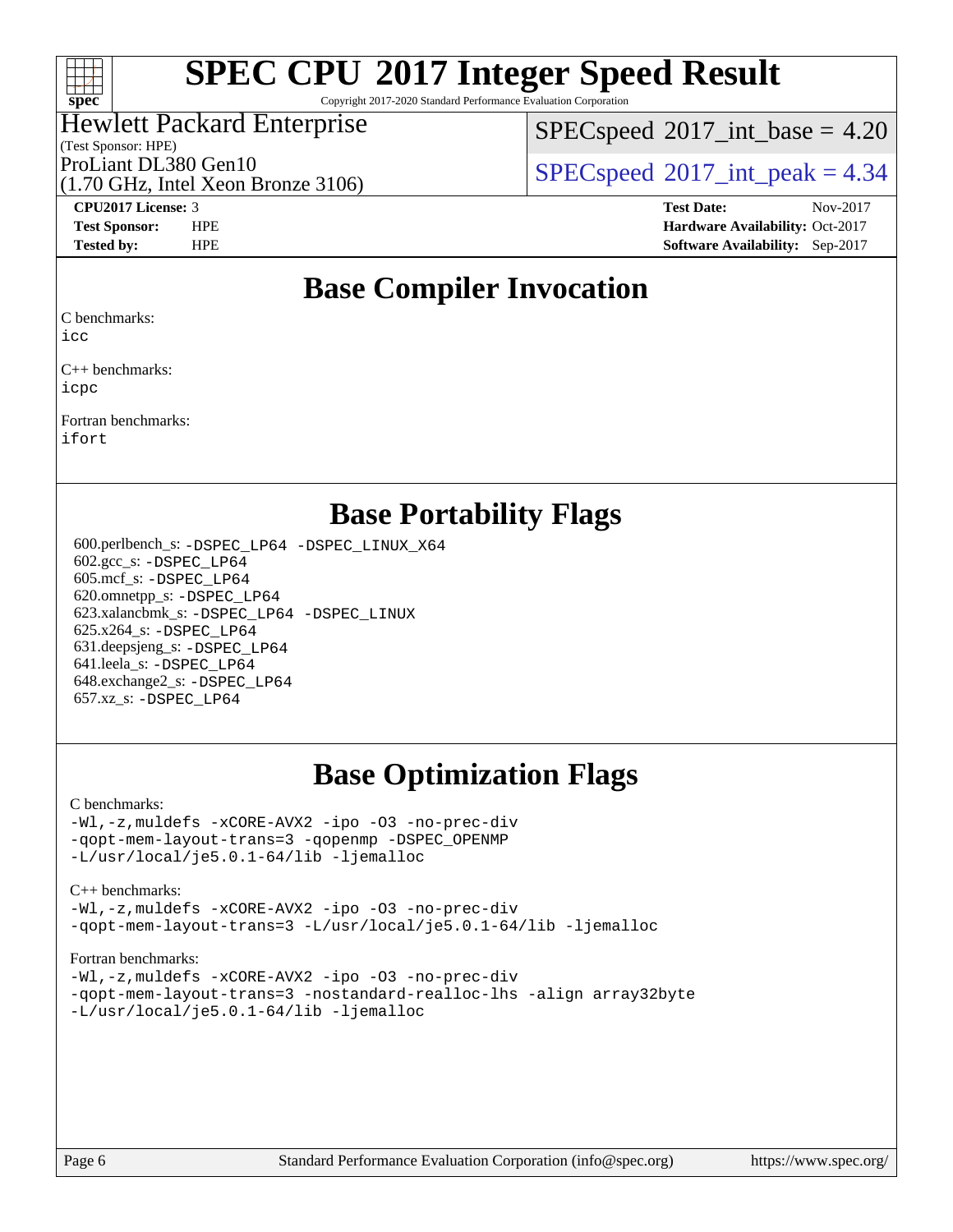#### $+\ +$ **[spec](http://www.spec.org/)**

# **[SPEC CPU](http://www.spec.org/auto/cpu2017/Docs/result-fields.html#SPECCPU2017IntegerSpeedResult)[2017 Integer Speed Result](http://www.spec.org/auto/cpu2017/Docs/result-fields.html#SPECCPU2017IntegerSpeedResult)**

Copyright 2017-2020 Standard Performance Evaluation Corporation

#### Hewlett Packard Enterprise

(Test Sponsor: HPE)

 $SPECspeed^{\circledcirc}2017\_int\_base = 4.20$  $SPECspeed^{\circledcirc}2017\_int\_base = 4.20$ 

ProLiant DL380 Gen10  $SPECspeed@2017$  $SPECspeed@2017$ \_int\_peak = 4.34

(1.70 GHz, Intel Xeon Bronze 3106)

**[CPU2017 License:](http://www.spec.org/auto/cpu2017/Docs/result-fields.html#CPU2017License)** 3 **[Test Date:](http://www.spec.org/auto/cpu2017/Docs/result-fields.html#TestDate)** Nov-2017 **[Test Sponsor:](http://www.spec.org/auto/cpu2017/Docs/result-fields.html#TestSponsor)** HPE **[Hardware Availability:](http://www.spec.org/auto/cpu2017/Docs/result-fields.html#HardwareAvailability)** Oct-2017 **[Tested by:](http://www.spec.org/auto/cpu2017/Docs/result-fields.html#Testedby)** HPE **[Software Availability:](http://www.spec.org/auto/cpu2017/Docs/result-fields.html#SoftwareAvailability)** Sep-2017

## **[Base Other Flags](http://www.spec.org/auto/cpu2017/Docs/result-fields.html#BaseOtherFlags)**

[C benchmarks](http://www.spec.org/auto/cpu2017/Docs/result-fields.html#Cbenchmarks):  $-m64$   $-std=cl1$ 

[C++ benchmarks:](http://www.spec.org/auto/cpu2017/Docs/result-fields.html#CXXbenchmarks) [-m64](http://www.spec.org/cpu2017/results/res2017q4/cpu2017-20171128-01123.flags.html#user_CXXbase_intel_intel64_18.0_af43caccfc8ded86e7699f2159af6efc7655f51387b94da716254467f3c01020a5059329e2569e4053f409e7c9202a7efc638f7a6d1ffb3f52dea4a3e31d82ab)

[Fortran benchmarks](http://www.spec.org/auto/cpu2017/Docs/result-fields.html#Fortranbenchmarks):

[-m64](http://www.spec.org/cpu2017/results/res2017q4/cpu2017-20171128-01123.flags.html#user_FCbase_intel_intel64_18.0_af43caccfc8ded86e7699f2159af6efc7655f51387b94da716254467f3c01020a5059329e2569e4053f409e7c9202a7efc638f7a6d1ffb3f52dea4a3e31d82ab)

## **[Peak Compiler Invocation](http://www.spec.org/auto/cpu2017/Docs/result-fields.html#PeakCompilerInvocation)**

[C benchmarks](http://www.spec.org/auto/cpu2017/Docs/result-fields.html#Cbenchmarks): [icc](http://www.spec.org/cpu2017/results/res2017q4/cpu2017-20171128-01123.flags.html#user_CCpeak_intel_icc_18.0_66fc1ee009f7361af1fbd72ca7dcefbb700085f36577c54f309893dd4ec40d12360134090235512931783d35fd58c0460139e722d5067c5574d8eaf2b3e37e92)

[C++ benchmarks:](http://www.spec.org/auto/cpu2017/Docs/result-fields.html#CXXbenchmarks) [icpc](http://www.spec.org/cpu2017/results/res2017q4/cpu2017-20171128-01123.flags.html#user_CXXpeak_intel_icpc_18.0_c510b6838c7f56d33e37e94d029a35b4a7bccf4766a728ee175e80a419847e808290a9b78be685c44ab727ea267ec2f070ec5dc83b407c0218cded6866a35d07)

[Fortran benchmarks](http://www.spec.org/auto/cpu2017/Docs/result-fields.html#Fortranbenchmarks): [ifort](http://www.spec.org/cpu2017/results/res2017q4/cpu2017-20171128-01123.flags.html#user_FCpeak_intel_ifort_18.0_8111460550e3ca792625aed983ce982f94888b8b503583aa7ba2b8303487b4d8a21a13e7191a45c5fd58ff318f48f9492884d4413fa793fd88dd292cad7027ca)

## **[Peak Portability Flags](http://www.spec.org/auto/cpu2017/Docs/result-fields.html#PeakPortabilityFlags)**

 600.perlbench\_s: [-DSPEC\\_LP64](http://www.spec.org/cpu2017/results/res2017q4/cpu2017-20171128-01123.flags.html#b600.perlbench_s_peakPORTABILITY_DSPEC_LP64) [-DSPEC\\_LINUX\\_X64](http://www.spec.org/cpu2017/results/res2017q4/cpu2017-20171128-01123.flags.html#b600.perlbench_s_peakCPORTABILITY_DSPEC_LINUX_X64) 602.gcc\_s: [-DSPEC\\_LP64](http://www.spec.org/cpu2017/results/res2017q4/cpu2017-20171128-01123.flags.html#suite_peakPORTABILITY602_gcc_s_DSPEC_LP64) 605.mcf\_s: [-DSPEC\\_LP64](http://www.spec.org/cpu2017/results/res2017q4/cpu2017-20171128-01123.flags.html#suite_peakPORTABILITY605_mcf_s_DSPEC_LP64) 620.omnetpp\_s: [-DSPEC\\_LP64](http://www.spec.org/cpu2017/results/res2017q4/cpu2017-20171128-01123.flags.html#suite_peakPORTABILITY620_omnetpp_s_DSPEC_LP64) 623.xalancbmk\_s: [-D\\_FILE\\_OFFSET\\_BITS=64](http://www.spec.org/cpu2017/results/res2017q4/cpu2017-20171128-01123.flags.html#user_peakPORTABILITY623_xalancbmk_s_file_offset_bits_64_5ae949a99b284ddf4e95728d47cb0843d81b2eb0e18bdfe74bbf0f61d0b064f4bda2f10ea5eb90e1dcab0e84dbc592acfc5018bc955c18609f94ddb8d550002c) [-DSPEC\\_LINUX](http://www.spec.org/cpu2017/results/res2017q4/cpu2017-20171128-01123.flags.html#b623.xalancbmk_s_peakCXXPORTABILITY_DSPEC_LINUX) 625.x264\_s: [-DSPEC\\_LP64](http://www.spec.org/cpu2017/results/res2017q4/cpu2017-20171128-01123.flags.html#suite_peakPORTABILITY625_x264_s_DSPEC_LP64) 631.deepsjeng\_s: [-DSPEC\\_LP64](http://www.spec.org/cpu2017/results/res2017q4/cpu2017-20171128-01123.flags.html#suite_peakPORTABILITY631_deepsjeng_s_DSPEC_LP64) 641.leela\_s: [-DSPEC\\_LP64](http://www.spec.org/cpu2017/results/res2017q4/cpu2017-20171128-01123.flags.html#suite_peakPORTABILITY641_leela_s_DSPEC_LP64) 648.exchange2\_s: [-DSPEC\\_LP64](http://www.spec.org/cpu2017/results/res2017q4/cpu2017-20171128-01123.flags.html#suite_peakPORTABILITY648_exchange2_s_DSPEC_LP64) 657.xz\_s: [-DSPEC\\_LP64](http://www.spec.org/cpu2017/results/res2017q4/cpu2017-20171128-01123.flags.html#suite_peakPORTABILITY657_xz_s_DSPEC_LP64)

## **[Peak Optimization Flags](http://www.spec.org/auto/cpu2017/Docs/result-fields.html#PeakOptimizationFlags)**

[C benchmarks](http://www.spec.org/auto/cpu2017/Docs/result-fields.html#Cbenchmarks):

| 600.perlbench_s: $-W1$ , $-z$ , muldefs $-prof$ -gen(pass 1) $-prof$ -use(pass 2) -02 |
|---------------------------------------------------------------------------------------|
| $-xCORE-AVX2$ -gopt-mem-layout-trans=3 -ipo -03                                       |
| -no-prec-div -DSPEC SUPPRESS OPENMP -gopenmp                                          |

**(Continued on next page)**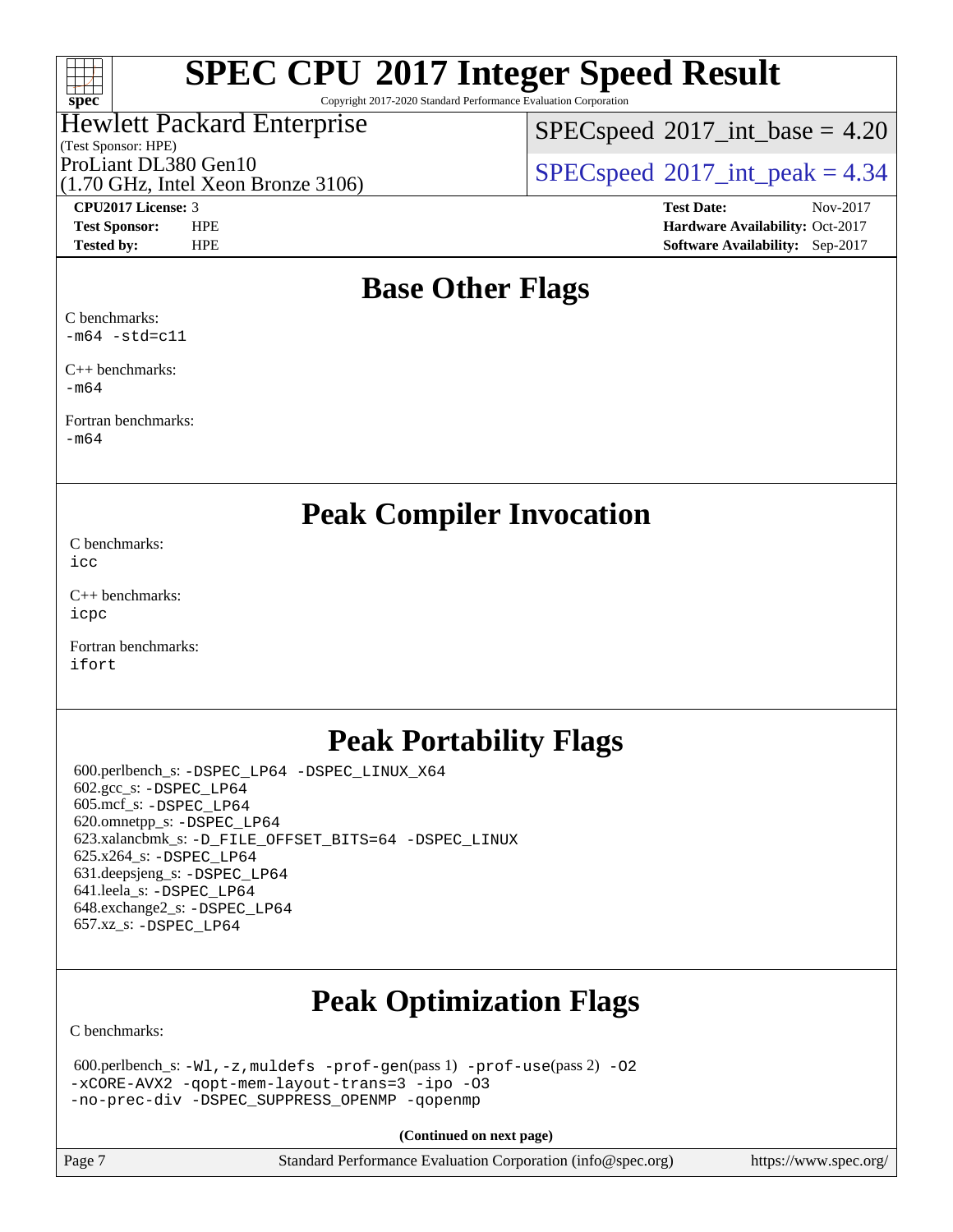

Copyright 2017-2020 Standard Performance Evaluation Corporation

#### Hewlett Packard Enterprise

(1.70 GHz, Intel Xeon Bronze 3106)

 $SPECspeed^{\circ}2017\_int\_base = 4.20$  $SPECspeed^{\circ}2017\_int\_base = 4.20$ 

(Test Sponsor: HPE)

ProLiant DL380 Gen10  $SPECspeed@2017$  $SPECspeed@2017$ \_int\_peak = 4.34

**[CPU2017 License:](http://www.spec.org/auto/cpu2017/Docs/result-fields.html#CPU2017License)** 3 **[Test Date:](http://www.spec.org/auto/cpu2017/Docs/result-fields.html#TestDate)** Nov-2017 **[Test Sponsor:](http://www.spec.org/auto/cpu2017/Docs/result-fields.html#TestSponsor)** HPE **[Hardware Availability:](http://www.spec.org/auto/cpu2017/Docs/result-fields.html#HardwareAvailability)** Oct-2017 **[Tested by:](http://www.spec.org/auto/cpu2017/Docs/result-fields.html#Testedby)** HPE **[Software Availability:](http://www.spec.org/auto/cpu2017/Docs/result-fields.html#SoftwareAvailability)** Sep-2017

## **[Peak Optimization Flags \(Continued\)](http://www.spec.org/auto/cpu2017/Docs/result-fields.html#PeakOptimizationFlags)**

 600.perlbench\_s (continued): -DSPEC OPENMP [-fno-strict-overflow](http://www.spec.org/cpu2017/results/res2017q4/cpu2017-20171128-01123.flags.html#user_peakEXTRA_OPTIMIZE600_perlbench_s_f-fno-strict-overflow) [-L/usr/local/je5.0.1-64/lib](http://www.spec.org/cpu2017/results/res2017q4/cpu2017-20171128-01123.flags.html#user_peakEXTRA_LIBS600_perlbench_s_jemalloc_link_path64_4b10a636b7bce113509b17f3bd0d6226c5fb2346b9178c2d0232c14f04ab830f976640479e5c33dc2bcbbdad86ecfb6634cbbd4418746f06f368b512fced5394) [-ljemalloc](http://www.spec.org/cpu2017/results/res2017q4/cpu2017-20171128-01123.flags.html#user_peakEXTRA_LIBS600_perlbench_s_jemalloc_link_lib_d1249b907c500fa1c0672f44f562e3d0f79738ae9e3c4a9c376d49f265a04b9c99b167ecedbf6711b3085be911c67ff61f150a17b3472be731631ba4d0471706) 602.gcc\_s: [-Wl,-z,muldefs](http://www.spec.org/cpu2017/results/res2017q4/cpu2017-20171128-01123.flags.html#user_peakEXTRA_LDFLAGS602_gcc_s_link_force_multiple1_b4cbdb97b34bdee9ceefcfe54f4c8ea74255f0b02a4b23e853cdb0e18eb4525ac79b5a88067c842dd0ee6996c24547a27a4b99331201badda8798ef8a743f577) [-prof-gen](http://www.spec.org/cpu2017/results/res2017q4/cpu2017-20171128-01123.flags.html#user_peakPASS1_CFLAGSPASS1_LDFLAGS602_gcc_s_prof_gen_5aa4926d6013ddb2a31985c654b3eb18169fc0c6952a63635c234f711e6e63dd76e94ad52365559451ec499a2cdb89e4dc58ba4c67ef54ca681ffbe1461d6b36)(pass 1) [-prof-use](http://www.spec.org/cpu2017/results/res2017q4/cpu2017-20171128-01123.flags.html#user_peakPASS2_CFLAGSPASS2_LDFLAGS602_gcc_s_prof_use_1a21ceae95f36a2b53c25747139a6c16ca95bd9def2a207b4f0849963b97e94f5260e30a0c64f4bb623698870e679ca08317ef8150905d41bd88c6f78df73f19)(pass 2) [-O2](http://www.spec.org/cpu2017/results/res2017q4/cpu2017-20171128-01123.flags.html#user_peakPASS1_COPTIMIZE602_gcc_s_f-O2) [-xCORE-AVX2](http://www.spec.org/cpu2017/results/res2017q4/cpu2017-20171128-01123.flags.html#user_peakPASS2_COPTIMIZE602_gcc_s_f-xCORE-AVX2) [-qopt-mem-layout-trans=3](http://www.spec.org/cpu2017/results/res2017q4/cpu2017-20171128-01123.flags.html#user_peakPASS1_COPTIMIZEPASS2_COPTIMIZE602_gcc_s_f-qopt-mem-layout-trans_de80db37974c74b1f0e20d883f0b675c88c3b01e9d123adea9b28688d64333345fb62bc4a798493513fdb68f60282f9a726aa07f478b2f7113531aecce732043) [-ipo](http://www.spec.org/cpu2017/results/res2017q4/cpu2017-20171128-01123.flags.html#user_peakPASS2_COPTIMIZE602_gcc_s_f-ipo) [-O3](http://www.spec.org/cpu2017/results/res2017q4/cpu2017-20171128-01123.flags.html#user_peakPASS2_COPTIMIZE602_gcc_s_f-O3) [-no-prec-div](http://www.spec.org/cpu2017/results/res2017q4/cpu2017-20171128-01123.flags.html#user_peakPASS2_COPTIMIZE602_gcc_s_f-no-prec-div) [-DSPEC\\_SUPPRESS\\_OPENMP](http://www.spec.org/cpu2017/results/res2017q4/cpu2017-20171128-01123.flags.html#suite_peakPASS1_COPTIMIZE602_gcc_s_DSPEC_SUPPRESS_OPENMP) [-qopenmp](http://www.spec.org/cpu2017/results/res2017q4/cpu2017-20171128-01123.flags.html#user_peakPASS2_COPTIMIZE602_gcc_s_qopenmp_16be0c44f24f464004c6784a7acb94aca937f053568ce72f94b139a11c7c168634a55f6653758ddd83bcf7b8463e8028bb0b48b77bcddc6b78d5d95bb1df2967) [-DSPEC\\_OPENMP](http://www.spec.org/cpu2017/results/res2017q4/cpu2017-20171128-01123.flags.html#suite_peakPASS2_COPTIMIZE602_gcc_s_DSPEC_OPENMP) [-L/usr/local/je5.0.1-64/lib](http://www.spec.org/cpu2017/results/res2017q4/cpu2017-20171128-01123.flags.html#user_peakEXTRA_LIBS602_gcc_s_jemalloc_link_path64_4b10a636b7bce113509b17f3bd0d6226c5fb2346b9178c2d0232c14f04ab830f976640479e5c33dc2bcbbdad86ecfb6634cbbd4418746f06f368b512fced5394) [-ljemalloc](http://www.spec.org/cpu2017/results/res2017q4/cpu2017-20171128-01123.flags.html#user_peakEXTRA_LIBS602_gcc_s_jemalloc_link_lib_d1249b907c500fa1c0672f44f562e3d0f79738ae9e3c4a9c376d49f265a04b9c99b167ecedbf6711b3085be911c67ff61f150a17b3472be731631ba4d0471706) 605.mcf\_s: [-Wl,-z,muldefs](http://www.spec.org/cpu2017/results/res2017q4/cpu2017-20171128-01123.flags.html#user_peakEXTRA_LDFLAGS605_mcf_s_link_force_multiple1_b4cbdb97b34bdee9ceefcfe54f4c8ea74255f0b02a4b23e853cdb0e18eb4525ac79b5a88067c842dd0ee6996c24547a27a4b99331201badda8798ef8a743f577) [-prof-gen](http://www.spec.org/cpu2017/results/res2017q4/cpu2017-20171128-01123.flags.html#user_peakPASS1_CFLAGSPASS1_LDFLAGS605_mcf_s_prof_gen_5aa4926d6013ddb2a31985c654b3eb18169fc0c6952a63635c234f711e6e63dd76e94ad52365559451ec499a2cdb89e4dc58ba4c67ef54ca681ffbe1461d6b36)(pass 1) [-prof-use](http://www.spec.org/cpu2017/results/res2017q4/cpu2017-20171128-01123.flags.html#user_peakPASS2_CFLAGSPASS2_LDFLAGS605_mcf_s_prof_use_1a21ceae95f36a2b53c25747139a6c16ca95bd9def2a207b4f0849963b97e94f5260e30a0c64f4bb623698870e679ca08317ef8150905d41bd88c6f78df73f19)(pass 2) [-ipo](http://www.spec.org/cpu2017/results/res2017q4/cpu2017-20171128-01123.flags.html#user_peakPASS1_COPTIMIZEPASS2_COPTIMIZE605_mcf_s_f-ipo) [-xCORE-AVX2](http://www.spec.org/cpu2017/results/res2017q4/cpu2017-20171128-01123.flags.html#user_peakPASS2_COPTIMIZE605_mcf_s_f-xCORE-AVX2) [-O3](http://www.spec.org/cpu2017/results/res2017q4/cpu2017-20171128-01123.flags.html#user_peakPASS1_COPTIMIZEPASS2_COPTIMIZE605_mcf_s_f-O3) [-no-prec-div](http://www.spec.org/cpu2017/results/res2017q4/cpu2017-20171128-01123.flags.html#user_peakPASS1_COPTIMIZEPASS2_COPTIMIZE605_mcf_s_f-no-prec-div) [-qopt-mem-layout-trans=3](http://www.spec.org/cpu2017/results/res2017q4/cpu2017-20171128-01123.flags.html#user_peakPASS1_COPTIMIZEPASS2_COPTIMIZE605_mcf_s_f-qopt-mem-layout-trans_de80db37974c74b1f0e20d883f0b675c88c3b01e9d123adea9b28688d64333345fb62bc4a798493513fdb68f60282f9a726aa07f478b2f7113531aecce732043) [-DSPEC\\_SUPPRESS\\_OPENMP](http://www.spec.org/cpu2017/results/res2017q4/cpu2017-20171128-01123.flags.html#suite_peakPASS1_COPTIMIZE605_mcf_s_DSPEC_SUPPRESS_OPENMP) [-qopenmp](http://www.spec.org/cpu2017/results/res2017q4/cpu2017-20171128-01123.flags.html#user_peakPASS2_COPTIMIZE605_mcf_s_qopenmp_16be0c44f24f464004c6784a7acb94aca937f053568ce72f94b139a11c7c168634a55f6653758ddd83bcf7b8463e8028bb0b48b77bcddc6b78d5d95bb1df2967) [-DSPEC\\_OPENMP](http://www.spec.org/cpu2017/results/res2017q4/cpu2017-20171128-01123.flags.html#suite_peakPASS2_COPTIMIZE605_mcf_s_DSPEC_OPENMP) [-L/usr/local/je5.0.1-64/lib](http://www.spec.org/cpu2017/results/res2017q4/cpu2017-20171128-01123.flags.html#user_peakEXTRA_LIBS605_mcf_s_jemalloc_link_path64_4b10a636b7bce113509b17f3bd0d6226c5fb2346b9178c2d0232c14f04ab830f976640479e5c33dc2bcbbdad86ecfb6634cbbd4418746f06f368b512fced5394) [-ljemalloc](http://www.spec.org/cpu2017/results/res2017q4/cpu2017-20171128-01123.flags.html#user_peakEXTRA_LIBS605_mcf_s_jemalloc_link_lib_d1249b907c500fa1c0672f44f562e3d0f79738ae9e3c4a9c376d49f265a04b9c99b167ecedbf6711b3085be911c67ff61f150a17b3472be731631ba4d0471706) 625.x264\_s: [-Wl,-z,muldefs](http://www.spec.org/cpu2017/results/res2017q4/cpu2017-20171128-01123.flags.html#user_peakEXTRA_LDFLAGS625_x264_s_link_force_multiple1_b4cbdb97b34bdee9ceefcfe54f4c8ea74255f0b02a4b23e853cdb0e18eb4525ac79b5a88067c842dd0ee6996c24547a27a4b99331201badda8798ef8a743f577) [-xCORE-AVX2](http://www.spec.org/cpu2017/results/res2017q4/cpu2017-20171128-01123.flags.html#user_peakCOPTIMIZE625_x264_s_f-xCORE-AVX2) [-ipo](http://www.spec.org/cpu2017/results/res2017q4/cpu2017-20171128-01123.flags.html#user_peakCOPTIMIZE625_x264_s_f-ipo) [-O3](http://www.spec.org/cpu2017/results/res2017q4/cpu2017-20171128-01123.flags.html#user_peakCOPTIMIZE625_x264_s_f-O3) [-no-prec-div](http://www.spec.org/cpu2017/results/res2017q4/cpu2017-20171128-01123.flags.html#user_peakCOPTIMIZE625_x264_s_f-no-prec-div) [-qopt-mem-layout-trans=3](http://www.spec.org/cpu2017/results/res2017q4/cpu2017-20171128-01123.flags.html#user_peakCOPTIMIZE625_x264_s_f-qopt-mem-layout-trans_de80db37974c74b1f0e20d883f0b675c88c3b01e9d123adea9b28688d64333345fb62bc4a798493513fdb68f60282f9a726aa07f478b2f7113531aecce732043) [-qopenmp](http://www.spec.org/cpu2017/results/res2017q4/cpu2017-20171128-01123.flags.html#user_peakCOPTIMIZE625_x264_s_qopenmp_16be0c44f24f464004c6784a7acb94aca937f053568ce72f94b139a11c7c168634a55f6653758ddd83bcf7b8463e8028bb0b48b77bcddc6b78d5d95bb1df2967) [-DSPEC\\_OPENMP](http://www.spec.org/cpu2017/results/res2017q4/cpu2017-20171128-01123.flags.html#suite_peakCOPTIMIZE625_x264_s_DSPEC_OPENMP) [-L/usr/local/je5.0.1-64/lib](http://www.spec.org/cpu2017/results/res2017q4/cpu2017-20171128-01123.flags.html#user_peakEXTRA_LIBS625_x264_s_jemalloc_link_path64_4b10a636b7bce113509b17f3bd0d6226c5fb2346b9178c2d0232c14f04ab830f976640479e5c33dc2bcbbdad86ecfb6634cbbd4418746f06f368b512fced5394) [-ljemalloc](http://www.spec.org/cpu2017/results/res2017q4/cpu2017-20171128-01123.flags.html#user_peakEXTRA_LIBS625_x264_s_jemalloc_link_lib_d1249b907c500fa1c0672f44f562e3d0f79738ae9e3c4a9c376d49f265a04b9c99b167ecedbf6711b3085be911c67ff61f150a17b3472be731631ba4d0471706) 657.xz\_s: Same as 602.gcc\_s [C++ benchmarks:](http://www.spec.org/auto/cpu2017/Docs/result-fields.html#CXXbenchmarks) 620.omnetpp\_s:  $-W1$ ,  $-z$ , muldefs  $-prof$  -gen(pass 1)  $-prof$  -use(pass 2) [-ipo](http://www.spec.org/cpu2017/results/res2017q4/cpu2017-20171128-01123.flags.html#user_peakPASS1_CXXOPTIMIZEPASS2_CXXOPTIMIZE620_omnetpp_s_f-ipo) [-xCORE-AVX2](http://www.spec.org/cpu2017/results/res2017q4/cpu2017-20171128-01123.flags.html#user_peakPASS2_CXXOPTIMIZE620_omnetpp_s_f-xCORE-AVX2) [-O3](http://www.spec.org/cpu2017/results/res2017q4/cpu2017-20171128-01123.flags.html#user_peakPASS1_CXXOPTIMIZEPASS2_CXXOPTIMIZE620_omnetpp_s_f-O3) [-no-prec-div](http://www.spec.org/cpu2017/results/res2017q4/cpu2017-20171128-01123.flags.html#user_peakPASS1_CXXOPTIMIZEPASS2_CXXOPTIMIZE620_omnetpp_s_f-no-prec-div) [-qopt-mem-layout-trans=3](http://www.spec.org/cpu2017/results/res2017q4/cpu2017-20171128-01123.flags.html#user_peakPASS1_CXXOPTIMIZEPASS2_CXXOPTIMIZE620_omnetpp_s_f-qopt-mem-layout-trans_de80db37974c74b1f0e20d883f0b675c88c3b01e9d123adea9b28688d64333345fb62bc4a798493513fdb68f60282f9a726aa07f478b2f7113531aecce732043) [-DSPEC\\_SUPPRESS\\_OPENMP](http://www.spec.org/cpu2017/results/res2017q4/cpu2017-20171128-01123.flags.html#suite_peakPASS1_CXXOPTIMIZE620_omnetpp_s_DSPEC_SUPPRESS_OPENMP) [-qopenmp](http://www.spec.org/cpu2017/results/res2017q4/cpu2017-20171128-01123.flags.html#user_peakPASS2_CXXOPTIMIZE620_omnetpp_s_qopenmp_16be0c44f24f464004c6784a7acb94aca937f053568ce72f94b139a11c7c168634a55f6653758ddd83bcf7b8463e8028bb0b48b77bcddc6b78d5d95bb1df2967) [-DSPEC\\_OPENMP](http://www.spec.org/cpu2017/results/res2017q4/cpu2017-20171128-01123.flags.html#suite_peakPASS2_CXXOPTIMIZE620_omnetpp_s_DSPEC_OPENMP) [-L/usr/local/je5.0.1-64/lib](http://www.spec.org/cpu2017/results/res2017q4/cpu2017-20171128-01123.flags.html#user_peakEXTRA_LIBS620_omnetpp_s_jemalloc_link_path64_4b10a636b7bce113509b17f3bd0d6226c5fb2346b9178c2d0232c14f04ab830f976640479e5c33dc2bcbbdad86ecfb6634cbbd4418746f06f368b512fced5394) [-ljemalloc](http://www.spec.org/cpu2017/results/res2017q4/cpu2017-20171128-01123.flags.html#user_peakEXTRA_LIBS620_omnetpp_s_jemalloc_link_lib_d1249b907c500fa1c0672f44f562e3d0f79738ae9e3c4a9c376d49f265a04b9c99b167ecedbf6711b3085be911c67ff61f150a17b3472be731631ba4d0471706) 623.xalancbmk\_s: [-L/opt/intel/compilers\\_and\\_libraries\\_2018/linux/lib/ia32](http://www.spec.org/cpu2017/results/res2017q4/cpu2017-20171128-01123.flags.html#user_peakCXXLD623_xalancbmk_s_Enable-32bit-runtime_af243bdb1d79e4c7a4f720bf8275e627de2ecd461de63307bc14cef0633fde3cd7bb2facb32dcc8be9566045fb55d40ce2b72b725f73827aa7833441b71b9343) [-Wl,-z,muldefs](http://www.spec.org/cpu2017/results/res2017q4/cpu2017-20171128-01123.flags.html#user_peakEXTRA_LDFLAGS623_xalancbmk_s_link_force_multiple1_b4cbdb97b34bdee9ceefcfe54f4c8ea74255f0b02a4b23e853cdb0e18eb4525ac79b5a88067c842dd0ee6996c24547a27a4b99331201badda8798ef8a743f577) [-prof-gen](http://www.spec.org/cpu2017/results/res2017q4/cpu2017-20171128-01123.flags.html#user_peakPASS1_CXXFLAGSPASS1_LDFLAGS623_xalancbmk_s_prof_gen_5aa4926d6013ddb2a31985c654b3eb18169fc0c6952a63635c234f711e6e63dd76e94ad52365559451ec499a2cdb89e4dc58ba4c67ef54ca681ffbe1461d6b36)(pass 1) [-prof-use](http://www.spec.org/cpu2017/results/res2017q4/cpu2017-20171128-01123.flags.html#user_peakPASS2_CXXFLAGSPASS2_LDFLAGS623_xalancbmk_s_prof_use_1a21ceae95f36a2b53c25747139a6c16ca95bd9def2a207b4f0849963b97e94f5260e30a0c64f4bb623698870e679ca08317ef8150905d41bd88c6f78df73f19)(pass 2) [-ipo](http://www.spec.org/cpu2017/results/res2017q4/cpu2017-20171128-01123.flags.html#user_peakPASS1_CXXOPTIMIZEPASS2_CXXOPTIMIZE623_xalancbmk_s_f-ipo) [-xCORE-AVX2](http://www.spec.org/cpu2017/results/res2017q4/cpu2017-20171128-01123.flags.html#user_peakPASS2_CXXOPTIMIZE623_xalancbmk_s_f-xCORE-AVX2) [-O3](http://www.spec.org/cpu2017/results/res2017q4/cpu2017-20171128-01123.flags.html#user_peakPASS1_CXXOPTIMIZEPASS2_CXXOPTIMIZE623_xalancbmk_s_f-O3) [-no-prec-div](http://www.spec.org/cpu2017/results/res2017q4/cpu2017-20171128-01123.flags.html#user_peakPASS1_CXXOPTIMIZEPASS2_CXXOPTIMIZE623_xalancbmk_s_f-no-prec-div) [-qopt-mem-layout-trans=3](http://www.spec.org/cpu2017/results/res2017q4/cpu2017-20171128-01123.flags.html#user_peakPASS1_CXXOPTIMIZEPASS2_CXXOPTIMIZE623_xalancbmk_s_f-qopt-mem-layout-trans_de80db37974c74b1f0e20d883f0b675c88c3b01e9d123adea9b28688d64333345fb62bc4a798493513fdb68f60282f9a726aa07f478b2f7113531aecce732043) [-DSPEC\\_SUPPRESS\\_OPENMP](http://www.spec.org/cpu2017/results/res2017q4/cpu2017-20171128-01123.flags.html#suite_peakPASS1_CXXOPTIMIZE623_xalancbmk_s_DSPEC_SUPPRESS_OPENMP) [-qopenmp](http://www.spec.org/cpu2017/results/res2017q4/cpu2017-20171128-01123.flags.html#user_peakPASS2_CXXOPTIMIZE623_xalancbmk_s_qopenmp_16be0c44f24f464004c6784a7acb94aca937f053568ce72f94b139a11c7c168634a55f6653758ddd83bcf7b8463e8028bb0b48b77bcddc6b78d5d95bb1df2967) [-DSPEC\\_OPENMP](http://www.spec.org/cpu2017/results/res2017q4/cpu2017-20171128-01123.flags.html#suite_peakPASS2_CXXOPTIMIZE623_xalancbmk_s_DSPEC_OPENMP) [-L/usr/local/je5.0.1-32/lib](http://www.spec.org/cpu2017/results/res2017q4/cpu2017-20171128-01123.flags.html#user_peakEXTRA_LIBS623_xalancbmk_s_jemalloc_link_path32_e29f22e8e6c17053bbc6a0971f5a9c01a601a06bb1a59df2084b77a2fe0a2995b64fd4256feaeea39eeba3aae142e96e2b2b0a28974019c0c0c88139a84f900a) [-ljemalloc](http://www.spec.org/cpu2017/results/res2017q4/cpu2017-20171128-01123.flags.html#user_peakEXTRA_LIBS623_xalancbmk_s_jemalloc_link_lib_d1249b907c500fa1c0672f44f562e3d0f79738ae9e3c4a9c376d49f265a04b9c99b167ecedbf6711b3085be911c67ff61f150a17b3472be731631ba4d0471706) 631.deepsjeng\_s: Same as 620.omnetpp\_s 641.leela\_s: Same as 620.omnetpp\_s [Fortran benchmarks](http://www.spec.org/auto/cpu2017/Docs/result-fields.html#Fortranbenchmarks): [-Wl,-z,muldefs](http://www.spec.org/cpu2017/results/res2017q4/cpu2017-20171128-01123.flags.html#user_FCpeak_link_force_multiple1_b4cbdb97b34bdee9ceefcfe54f4c8ea74255f0b02a4b23e853cdb0e18eb4525ac79b5a88067c842dd0ee6996c24547a27a4b99331201badda8798ef8a743f577) [-xCORE-AVX2](http://www.spec.org/cpu2017/results/res2017q4/cpu2017-20171128-01123.flags.html#user_FCpeak_f-xCORE-AVX2) [-ipo](http://www.spec.org/cpu2017/results/res2017q4/cpu2017-20171128-01123.flags.html#user_FCpeak_f-ipo) [-O3](http://www.spec.org/cpu2017/results/res2017q4/cpu2017-20171128-01123.flags.html#user_FCpeak_f-O3) [-no-prec-div](http://www.spec.org/cpu2017/results/res2017q4/cpu2017-20171128-01123.flags.html#user_FCpeak_f-no-prec-div) [-qopt-mem-layout-trans=3](http://www.spec.org/cpu2017/results/res2017q4/cpu2017-20171128-01123.flags.html#user_FCpeak_f-qopt-mem-layout-trans_de80db37974c74b1f0e20d883f0b675c88c3b01e9d123adea9b28688d64333345fb62bc4a798493513fdb68f60282f9a726aa07f478b2f7113531aecce732043) [-nostandard-realloc-lhs](http://www.spec.org/cpu2017/results/res2017q4/cpu2017-20171128-01123.flags.html#user_FCpeak_f_2003_std_realloc_82b4557e90729c0f113870c07e44d33d6f5a304b4f63d4c15d2d0f1fab99f5daaed73bdb9275d9ae411527f28b936061aa8b9c8f2d63842963b95c9dd6426b8a) [-align array32byte](http://www.spec.org/cpu2017/results/res2017q4/cpu2017-20171128-01123.flags.html#user_FCpeak_align_array32byte_b982fe038af199962ba9a80c053b8342c548c85b40b8e86eb3cc33dee0d7986a4af373ac2d51c3f7cf710a18d62fdce2948f201cd044323541f22fc0fffc51b6) [-L/usr/local/je5.0.1-64/lib](http://www.spec.org/cpu2017/results/res2017q4/cpu2017-20171128-01123.flags.html#user_FCpeak_jemalloc_link_path64_4b10a636b7bce113509b17f3bd0d6226c5fb2346b9178c2d0232c14f04ab830f976640479e5c33dc2bcbbdad86ecfb6634cbbd4418746f06f368b512fced5394) [-ljemalloc](http://www.spec.org/cpu2017/results/res2017q4/cpu2017-20171128-01123.flags.html#user_FCpeak_jemalloc_link_lib_d1249b907c500fa1c0672f44f562e3d0f79738ae9e3c4a9c376d49f265a04b9c99b167ecedbf6711b3085be911c67ff61f150a17b3472be731631ba4d0471706)